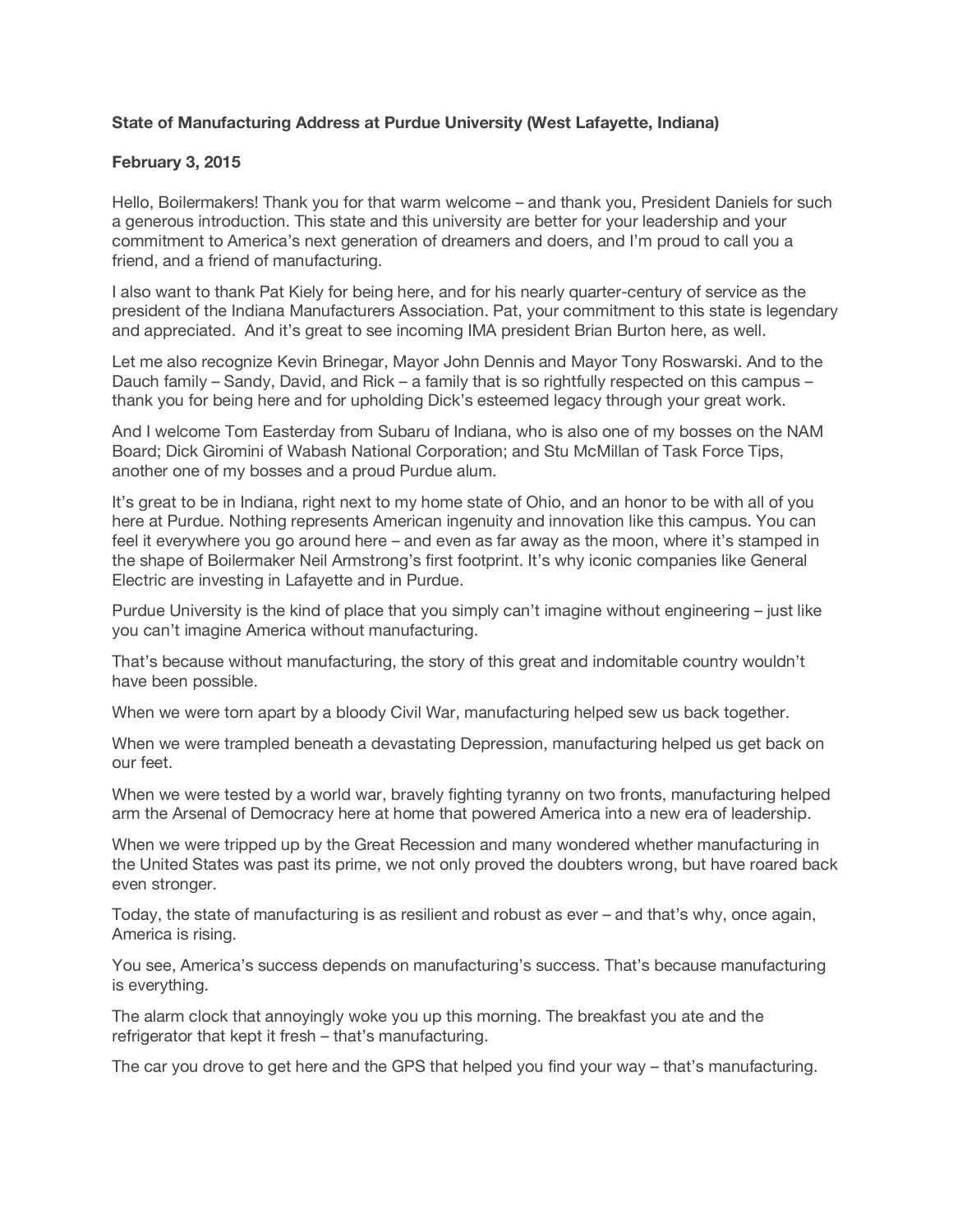The Wi-Fi network you're connected to right now, the light filling this room, the seats you're sitting in, this podium I'm standing behind – manufacturing is everything.

I'm so proud to go to work every day leading the National Association of Manufacturers – the unified voice that advocates for the promise of manufacturing in America – because I'm proud to be associated with innovators and problem-solvers. That's what we do.

When manufacturers see a problem, they fix it. If they can't find a solution, they create it. That's who we are. And, by the way, isn't that the American story, too?

Manufacturing in the United States has succeeded because our industry and our solutions are grounded on four fundamental values – values that also happen to be the foundational and unifying principles of the exceptional country we love.

The first of these is free enterprise: market forces that drive innovation and growth better than any other system ever conceived.

The second is competitiveness: our ability to invest and expand markets and succeed in the global economy.

The third is individual liberty: the creativity and entrepreneurship unleashed by protecting, defending and advancing the basic freedoms enshrined in our Constitution and Bill of Rights.

And the fourth is equal opportunity: our shared belief that every one of us, if given the chance, has the potential to prove we can contribute to the success of our companies, our communities, and our country.

These values unite all of us, even at a time when our country seems more divided than ever. And they can help move manufacturing to new heights.

Manufacturers in the United States hold fast to these principles because we're Americans with a deep sense of responsibility. We lead by example.

Don't get me wrong – this sense of duty we feel isn't grounded in patriotism alone. It's also about pragmatism. This is very much about economics.

Look at manufacturing's direct impact on the economy. We are creating more jobs, making more products, and making them better than ever before. Every year, manufacturing contributes more than \$2 trillion to the American economy – one of every eight dollars in that economy.

The half a million manufacturers in the Hoosier State who are building cars, computers and medical devices, paper, petroleum and steel – you are responsible for 30 percent of this state's output. And more than half of all the employment here has some connection to manufacturing.

Yet we can't underestimate manufacturing's *indirect* influence, too: Manufacturing has the biggest multiplier effect of any industry. Every manufacturing dollar in America adds one dollar and thirtyseven cents to the economy – nothing else comes close. And a single manufacturing job can lead to the creation of three to five more jobs in other industries. What a great return on investment that is.

Americans know manufacturing provides pathways to the middle class, to a stable and secure retirement and to a brighter future for every generation. Manufacturing improves people's lives not just through the products we make, but through the economy we strengthen. You simply can't have a strong service sector, financial sector or education system without thriving manufacturing.

So you can see why manufacturing has a disproportionate responsibility to keep our economy humming. Manufacturing is everything.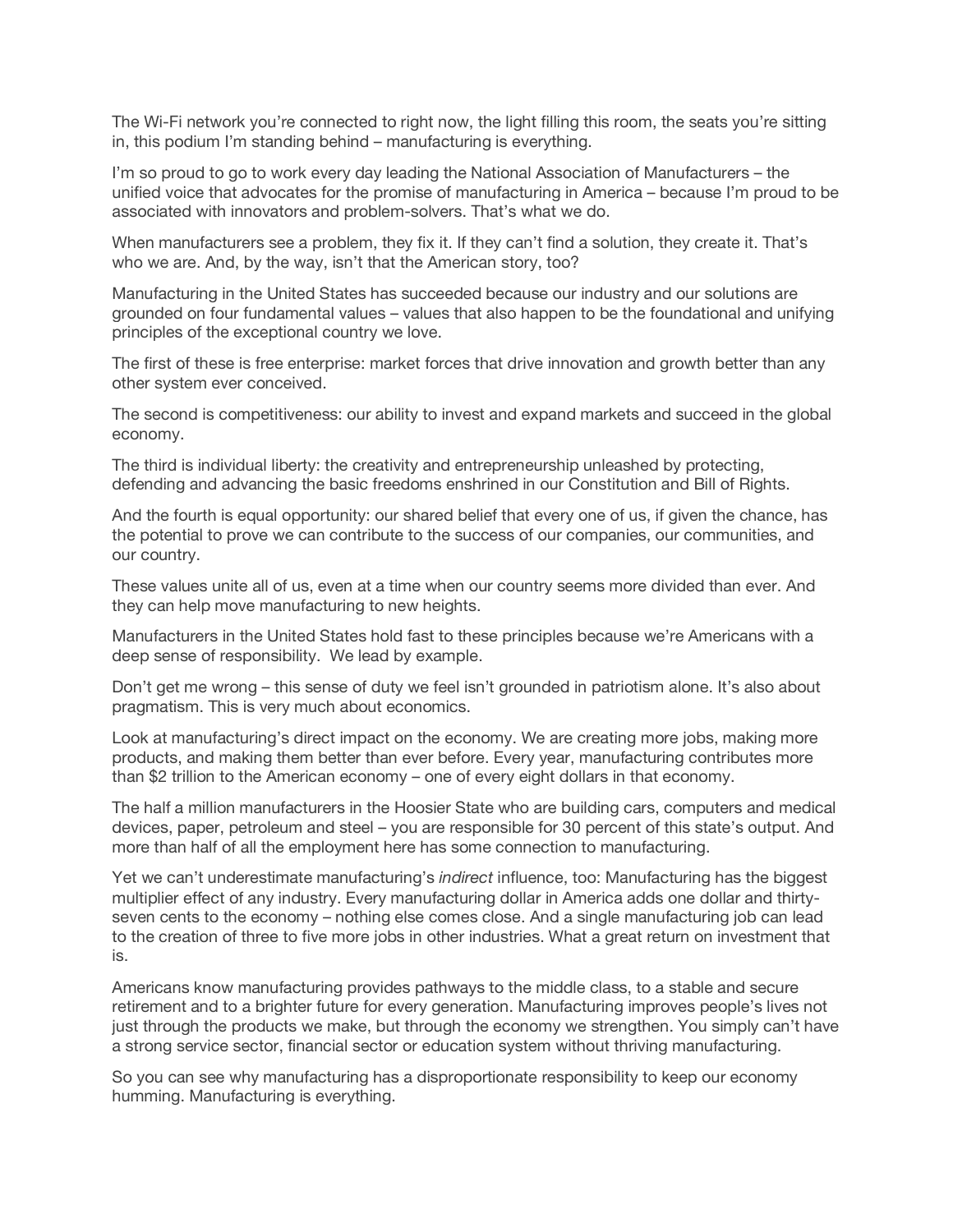But there's another side to this coin – and that's what I want us all to think about and speak up about and advocate for. All of this good news also means that manufacturing faces a disproportionate share of the burden of government regulations. That doesn't just matter to CEOs and workers – it matters to every single American consumer, family, and job-seeker. Students, that means you.

We all suffer when our policies don't match our principles – chief among these being the four I mentioned: free enterprise, competitiveness, individual liberty, and equal opportunity.

There are still speedbumps slowing us down – so let's get rid of them, starting with achieving a sane regulatory environment.

Nothing is more important than the health and safety of our workers and consumers. No question about it. But to the extent that we need regulations, they need to be fair and transparent—not controlled by special interest groups. Today's system is unnecessarily complex and inefficient. It costs small manufacturers nearly \$35,000 per employee per year. And as you know, every dollar that goes to compliance is one that doesn't go into a worker's paycheck—and comes out of a consumer's pocket.

So we have to streamline and simplify the system. We have to increase accountability. And we must insist on better analysis of the benefits and costs when they're necessary. Because every regulation, well-meaning or not, increases the cost of doing business.

For starters, just look at the Administration's regulatory agenda. Its regulation of greenhouse gases would limit fuel choice, increase energy prices and make power less reliable. Its proposed ozone standard could shut down facilities and force manufacturers to scrap expansion plans – all of which harm growth. And the Environmental Protection Agency itself said that their regulation alone could be the most expensive regulation in history.

The NAM represents over 14,000 manufacturers, from multinational corporations to family businesses all along Main Street. Those family businesses ask me all the time: how can we make the government understand that their regulations hurt small businesses more than anyone?

Then, of course, there are taxes. America leads the world in a lot of ways – ways we're all proud of. But the highest corporate tax rate on Earth? That's not a distinction to brag about. It's a problem to fix.

Every business leader in the world wants access to our market. But every one of them also has to ask: what is the cost of doing business in America? Our outdated tax code is turning too many of them away and driving investors out of our country.

Corporate tax reform won't do the job alone. We also need to fix the way our tax code treats the many—two-thirds of—manufacturers who are taxed at an individual tax rate. So if you raise individual tax rates, you are raising taxes on the majority of all manufacturers. And the President's proposed punitive tax increases on investments and small businesses would stifle economic growth.

And, students, here's something else. You're getting a world class education at Purdue, but it won't matter if taxing and spending in Washington limits your opportunities. The President's budget plan will shut the doors you want to walk through.

We can start meaningful and long-overdue reform by making the research and development tax credit permanent. And we can continue by implementing a pro-growth tax plan with lower tax rates for the manufacturers who lead our economy. The NAM's economists have found this plan would add a full percentage point to our GDP every year. That means more investment, more innovation, more jobs, more money in the paychecks of more middle-class working families.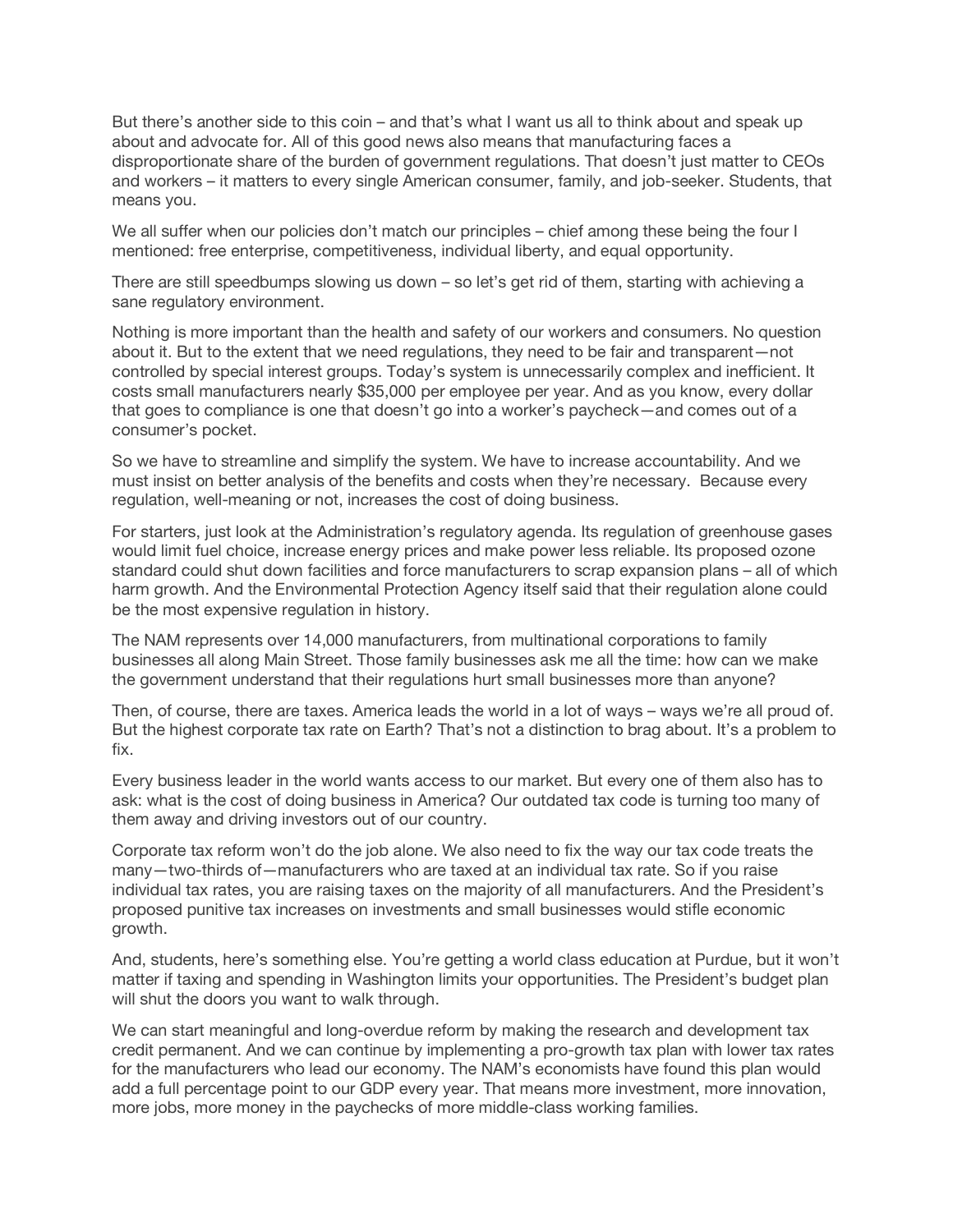We're not reaching our potential. With smarter regulations and sound tax policy, we can.

The third choice our leaders need to make is about trade. Here's why: it doesn't matter what our manufacturers make if we can't sell it domestically – and internationally. That's one of the reasons the NAM was founded 120 years ago. And today, with 95 percent of the world's customers living outside of the United States, we need to be where they're buying.

Ask the folks down in Seymour, Indiana, who work at Cummins, making diesel engines. Nearly 70 percent of the engines they make are sold overseas.

International trade supports more than 750,000 jobs in Indiana – Hoosiers who trade with customers in more than 200 countries. And 85 percent of your exporters are small businesses. A smart trade policy is the difference between growing those businesses and shutting their doors.

So free and fair trade – including Trade Promotion Authority – will give us greater access to the foreign markets we need. A long-term reauthorization of the Export-Import Bank is a necessary step, as well.

While we're watching from the sidelines, the rest of the world is busy negotiating free trade agreements. Think about this: every year we sell so much more in manufactured goods to freetrade partner countries than we buy from them – \$60 billion more. But for countries with which we don't have free trade agreements, we're running a trade deficit exceeding \$500 billion. What does that tell you?

We simply can't afford to sit this one out or cede market share to our competitors.

Of course, bringing goods to market isn't a challenge only overseas. The slowdown at our West Coast ports slams manufacturers.

The challenge of managing inventory has forced one global manufacturer with plants in multiple states to limit overtime for thousands of its employees in January and February – and in some cases, it's eliminated overtime completely. That means millions of dollars in lost wages.

Washington has to act, of course – the administration should increase pressure on the parties to resolve the slowdown. But manufacturers have to act, too – all of them, large and small, all businesses and all citizens. Everyone has to encourage the parties to reach an agreement to return the ports to normal business operations – so that we can eliminate this uncertainty, and keep global commerce moving.

Beyond this challenge, too many of our ports, roadways, railways and runways are getting worse by the year and are in desperate need of repair. Just take a drive through most parts of America, on roads and bridges that were built for a bygone era.

The needs of business – both here at home and as we compete in the global economy – demand that the government invest in improving our aging infrastructure.

Now, let's take a look at energy, because the time is right—energy that fuels our success as manufacturers and as a country. This is a tremendous moment of great opportunity. America has an unprecedented and incredible global advantage in reliable and affordable energy, and it's driving manufacturing's resurgence.

If we're going to keep building on our strength, and creating jobs with the potential that energy exports represent, an "all-of-the-above" energy approach that taps every resource we're blessed with here at home is the only realistic choice. We can make the United States energy secure and North America energy independent. Manufacturers use one-third of the energy produced in America, so this is one of those problems we have a strong interest in solving. And shale gas is just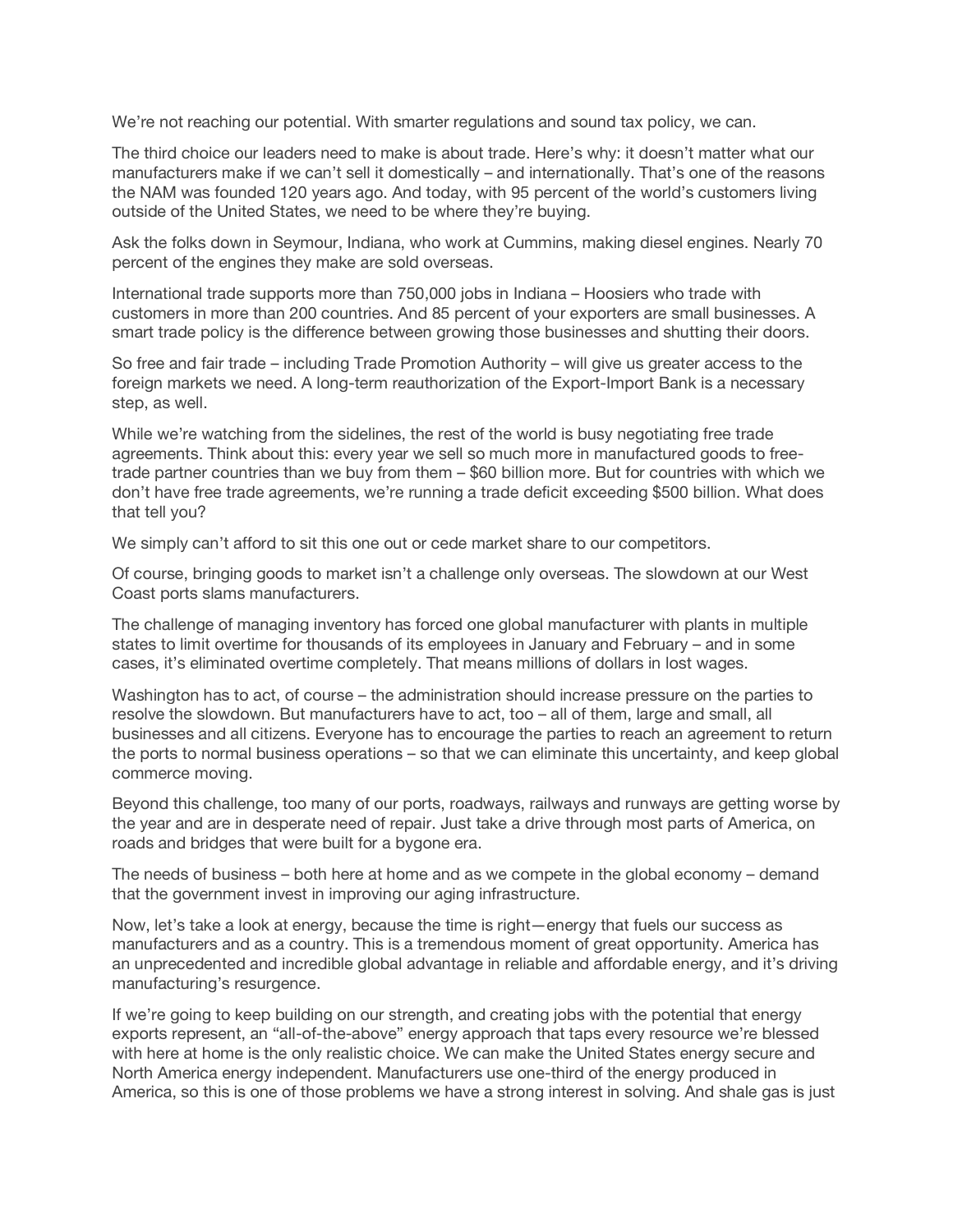one example of an opportunity we shouldn't miss. If we develop this resource correctly, we can create a million new American jobs over the next 10 to 15 years.

Getting the job-creating Keystone XL pipeline built is another great opportunity to seize.

Altogether, the combination of oil, natural gas, coal, wind, solar and other sources will mean more jobs, lower utility bills, and more growth across the board.

Manufacturers are doing our part. We're making our products and the places where they're made more energy efficient. We're leading the way on recycling and reducing waste. We're curbing greenhouse gas emissions. And we'll continue developing sustainable solutions that power our economy and create jobs here at home.

But we can't do it alone. Americans need an energy policy around which manufacturers can plan – one that incentivizes, not inhibits, innovation.

There are also a number of other ways to be as competitive as we need to be. Our health care system needs to reduce costs, increase options, and help employers and employees make informed decisions. Policymakers should eliminate the medical device tax that doesn't just hurt manufacturers – it stifles research and development of medical advances that keep people healthy and safe.

Comprehensive immigration reform has to become a reality, not a wedge, if we're going to create opportunity for today's workforce and tomorrow's innovators. And because it's simply the right thing to do.

We also need to hold the National Labor Relations Board accountable and remind it of its role as a neutral referee – a claim undermined when it forces through ambush elections and other misguided rules that create tension between employers and employees where none currently exists. And that's why the NAM's Manufacturers' Center for Legal Action, which is bringing manufacturers together on several fronts to protect and defend the law, has filed a lawsuit against the NLRB to stop ambush elections and its abuse of authority.

Fair and transparent regulations, more competitive taxes, free and fair trade, 21st-century infrastructure, diverse energy options, immigration reform, health care and legal reform – the menu is long because the moment is significant. But I'm confident we can do this – and do it in a way where everyone wins.

Why do I worry about whether our elected officials will get these critical questions right? Because I know our workers are the best and most productive in the world, and I believe they should have the best environment in which to innovate, invent and invest.

This is not just about reviving an economy, but perfecting our union. It's about creating a new, brighter future for everyone, by dreaming it, by building it, and by making it – right here at home – as we've always done when we're at our best.

Ladies and gentlemen, there are two popular misconceptions about manufacturing. The first is that its best days are behind it. People think of burned-out smokestacks and boarded-up factories. They think of the old ways of doing things.

That couldn't be further from the truth. Manufacturing is about incredible new technologies – 3-D printing, nanoscale chemistry, energy efficiency, satellite technology, medicines that are saving lives and changing the world. That's why young Americans, like a lot of you here at Purdue, know the great potential of a career in manufacturing – jobs, by the way, that pay better than they ever have and better than most other industries.